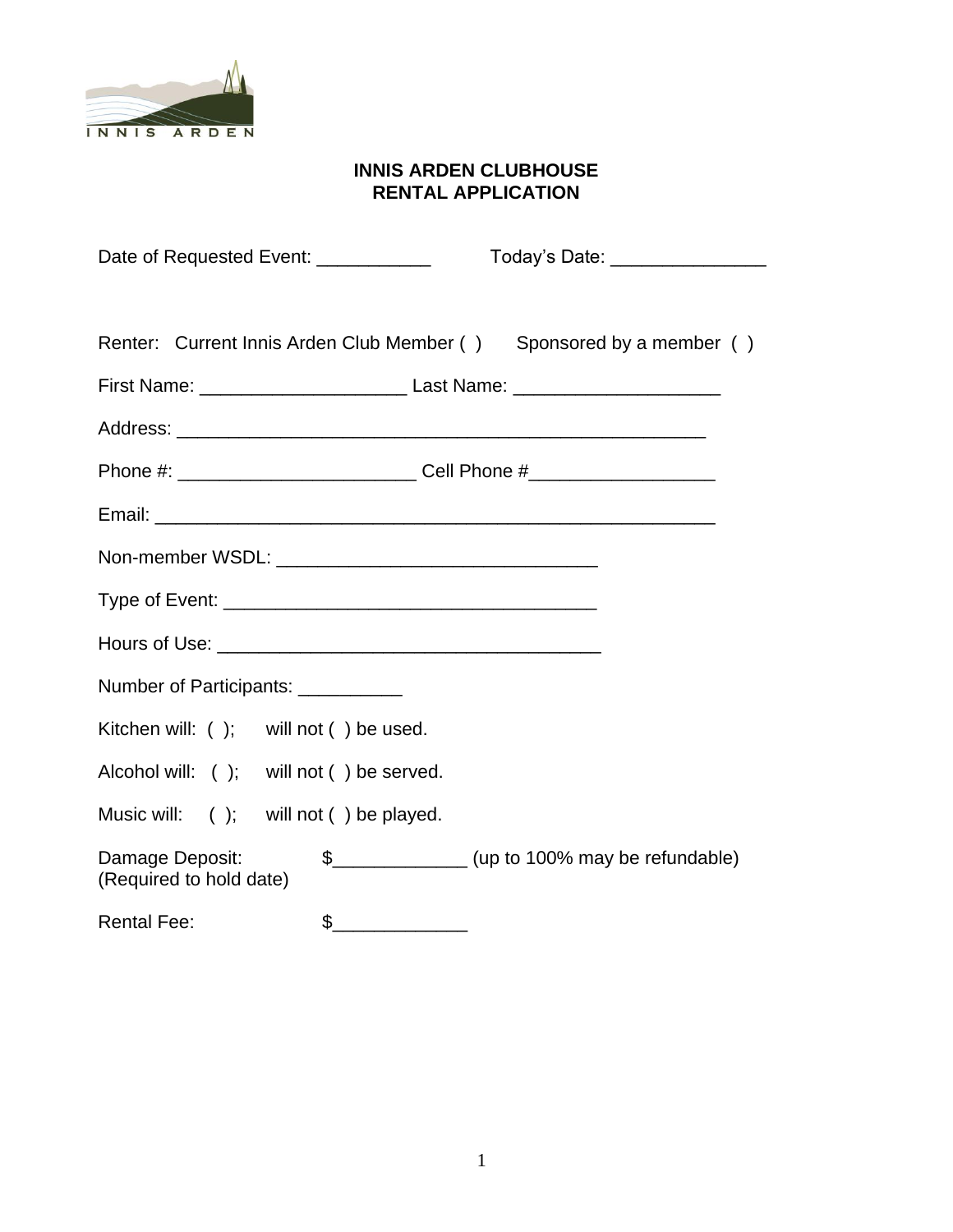## **INNIS ARDEN CLUBHOUSE RENTAL AGREEMENT**

The Rental Agreement applies to the use of the clubhouse and adjoining patio and does not include the use of the swimming pool, tennis courts and play field.

Rules and Restrictions

- 1. Member dues must be current to rent the clubhouse.
- 2. Renter must be present **at all times** during the rental.
- 3. All activities are to be kept on the clubhouse grounds.

4. Renter understands that the clubhouse is in a residential neighborhood.

The Renter agrees to respect the property of Innis Arden Club, Inc. and the peace and quiet of the neighbors in the community. Music must be turned off by 10:00 pm and city noise ordinances followed. Any noise or activity by Renter or his or her guests which disturbs the neighbors within the community will not be tolerated and will be a violation of the terms of this Agreement, which will result in forfeiture of all or a portion of the Damage Deposit. In addition, Renters violating this agreement may be asked to vacate the Clubhouse immediately.

5. The Clubhouse has a **No Smoking** policy. Renter will not permit smoking inside the Clubhouse.

6. Renter will conduct no illegal activity upon the premises and will comply will all applicable laws, rules and ordinances.

7. Renter will obtain all permits, licenses, etc. necessary and/or required for the rental activity.

8. If any alcoholic beverages are to be served during the rental, the Renter shall comply will all applicable laws relating to the serving of alcoholic beverages. Serving and consumption of alcohol without an appropriate license obtained for this event will not be allowed. **Purchase of the license is a condition to receive the key for the clubhouse. Alcohol can be consumed only inside the clubhouse and adjoining patio. Selling alcohol during the rental time is prohibited.**  Renter is responsible for taking reasonable precautions to assure that his or her guests do not operate motor vehicles when intoxicated.

#### \_\_\_\_\_\_\_\_ **Initials**

9. No birdseed, rice, confetti, silly string, glitter or other substitutes are allowed in the clubhouse or surrounding premises. No use of nails, tacks, pins, removable tape, or anything breaking surface of wall or paint. The Renter shall not take down clubhouse decorations.

10. Using dance-wax on the floor is prohibited. A charge of \$25.00 per hour for cleaning and rewaxing the floor (approximately six hours) will be imposed if dance wax is used.

11. Parking must be kept to the clubhouse parking lot.

12. Events at the Clubhouse must end by 10:30 P.M. and all guests must vacate the facilities by 11:00 P.M.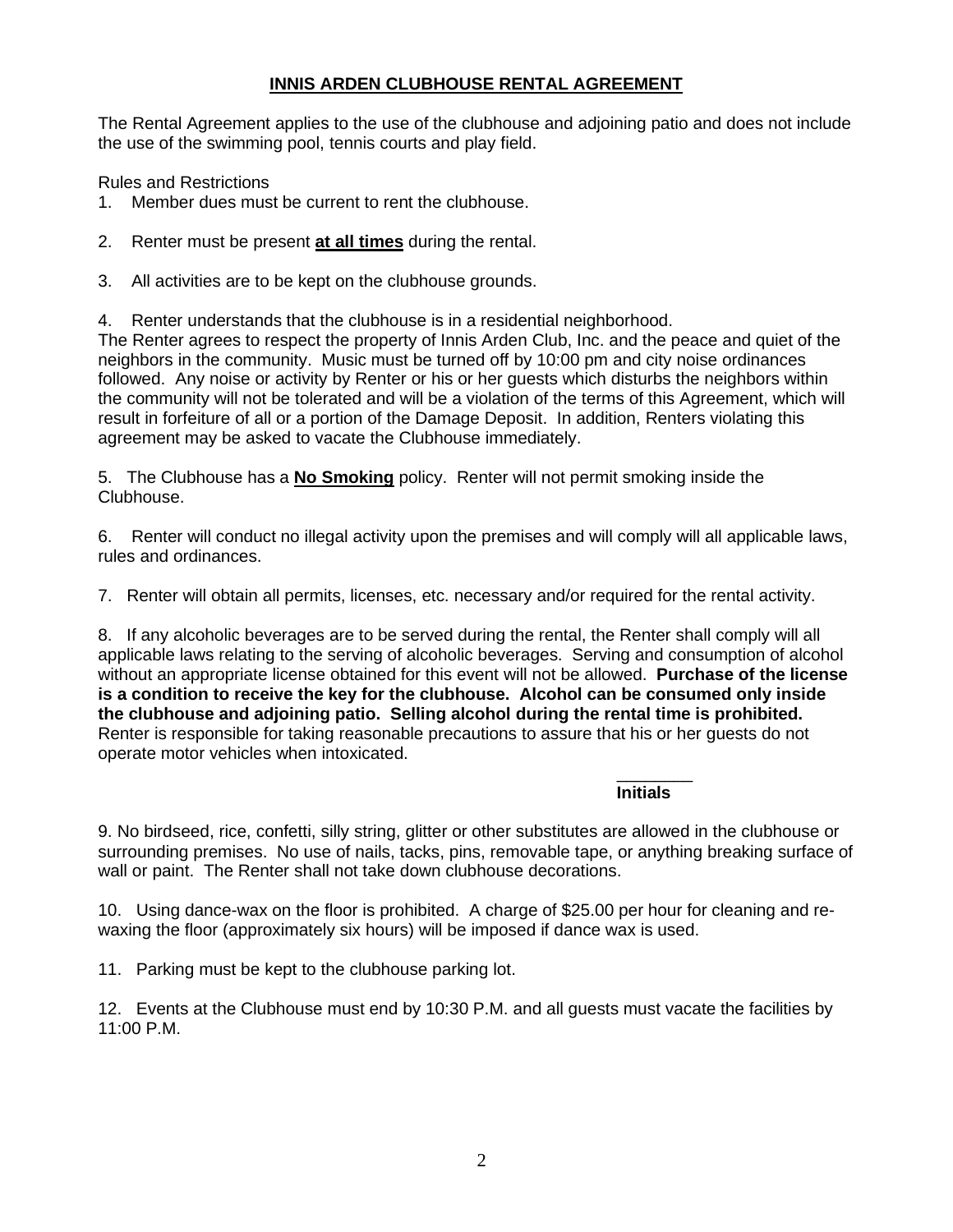## **CLEAN UP AND LOCK UP**

Renter agrees to perform the following clean up, immediately after the event or as agreed with the manager of the clubhouse:

- Remove all decorations and personal effects. Nothing left in the refrigerator or freezer
- Return all tables and chairs to storage room in assigned place
- Put all garbage in bags and place them in the dumpster
- The clubhouse must be left secure. All doors must be locked. The key must be left on the kitchen counter.
- If window/glass door breakage occurs, the Renter is responsible for securing the premises prior to departure.

#### **RESERVATION AND DEPOSIT**

- Application must be made through the Clubhouse Rental Manager.
- The full rental fee must be paid in order to secure the date, including the damage deposit

 $\mathcal{L}_\text{max}$  and  $\mathcal{L}_\text{max}$  are the set of the set of the set of the set of the set of the set of the set of the set of the set of the set of the set of the set of the set of the set of the set of the set of the set o **Initials** and the contract of the contract of the contract of the contract of the contract of the contract of the

**RENTING TIME STARTS** as mutually agreed between the renter and the manager. In some cases, the Clubhouse may be rented by the hour and in other cases for a specific period. The rate schedule should be looked at before determining when the event will start and end.

#### **DAMAGE DEPOSIT REFUND**

A portion of the Deposit will be refunded within 12 working days after the renting date **less** damage, loss, excess cleaning due to misuse or carelessness, or failure to follow the rental policies and procedures stated in this rental agreement. All the Deposit will be forfeited if:

- Complaints are received either by the police, Board members or the Clubhouse Rental Manager from neighbors because of noise disturbance due to the use of the Clubhouse by the Renter and/or guests, or because of rowdy or unruly behavior around the neighborhood or the Clubhouse by the Renter and/or guests.
- Complaints are received because of debris in streets and neighboring yards attributed to the Renter's use of the facility.

The amount of the Deposit to be forfeited shall be determined by the Innis Arden Club, Inc. Board of Directors or its designee in their sole discretion, upon recommendation of the Clubhouse Rental Manager and a review of the circumstances.

The person filling out and signing this rental agreement knowingly, assumes all responsibility for the Rental and actions of each person in the Rental party.

I, undersigned Renter, certify that I have read the Rental Agreement and agree to the rental terms set forth above and assume responsibility for the enforcement of the Rental Agreement, including the rules and regulations set forth in this Agreement.

\_\_\_\_\_\_\_\_\_\_\_\_

**Initials**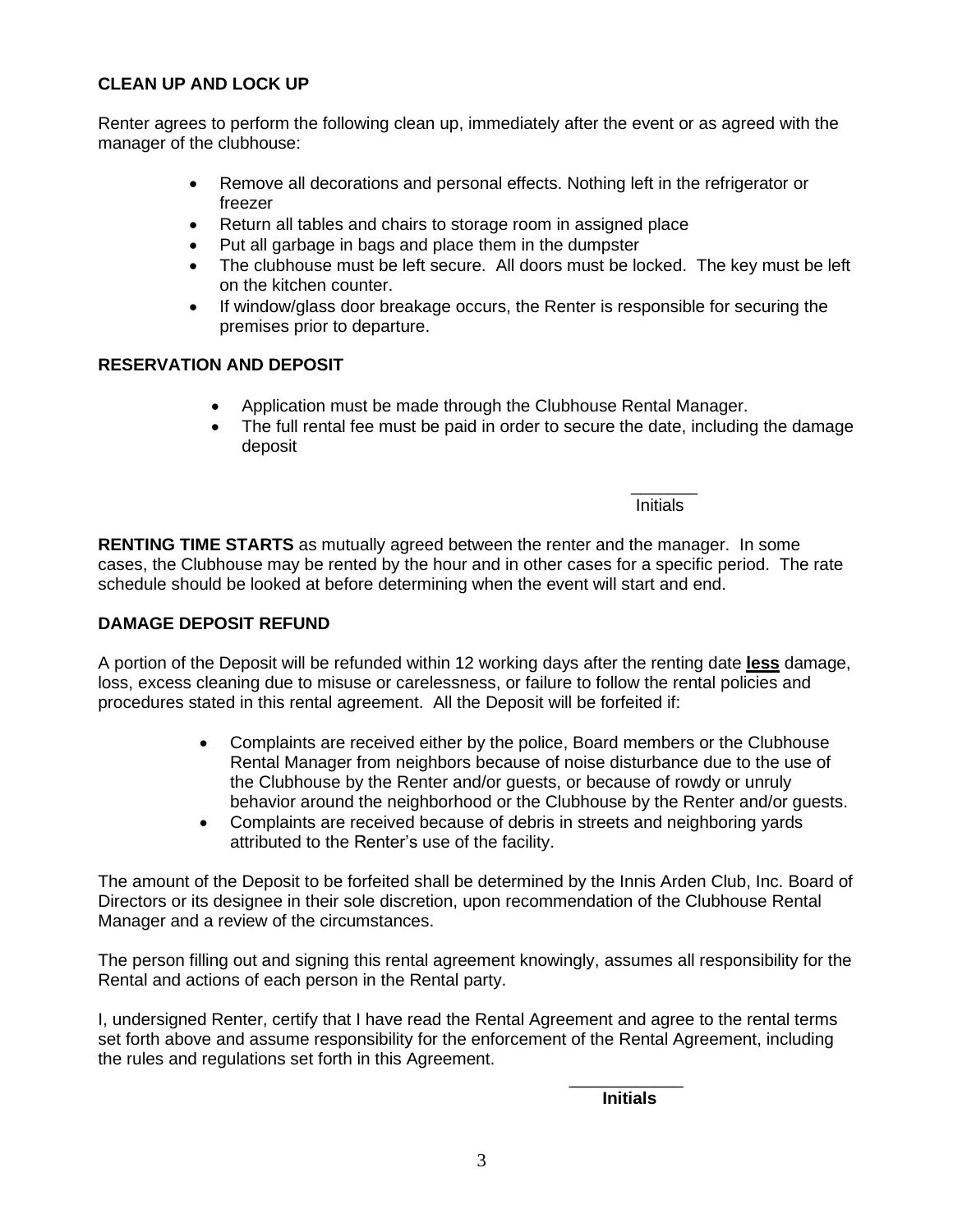I do agree to pay for all repairs and damage to the building facilities and/or equipment resulting from or related to the use of the Clubhouse and to pay the cost to replace any furniture, fixtures, equipment, and property that is damaged in connection with such use.

**I, further agree to indemnify and hold harmless Innis Arden Club, Inc., its members, officers, directors and agents, from any and all losses, claims, damages, liabilities, expenses, attorney's fees and costs, and obligations arising out of and related to injury to or death of** any person, or damage to or loss of any property occurring as a result of, related to, or in **connection with the use of the Clubhouse facilities by me, the Renter and/or my guests.**

| <b>Renter's Signature</b>                 | <b>Date</b> |  |  |  |
|-------------------------------------------|-------------|--|--|--|
|                                           |             |  |  |  |
| <b>Print Renter's Name</b>                |             |  |  |  |
|                                           |             |  |  |  |
|                                           |             |  |  |  |
| <b>Clubhouse Rental Manager Signature</b> | <b>Date</b> |  |  |  |
|                                           |             |  |  |  |
| <b>Clubhouse Rental Manager Print</b>     |             |  |  |  |
|                                           |             |  |  |  |

**Sponsor: The undersigned is a resident of Innis Arden and agrees that if the Renter under this contract violates any of the provisions of this contract (as determined in the sole discretion of the Innis Arden board member in charge of the Clubhouse), the undersigned shall pay the Innis Arden Club, Inc. a fine of Five Hundred Dollars (\$500) within 10 days after a notice of violation is mailed to the undersigned. The Innis Arden Club, Inc. shall have all rights to collect such fines in the same manner as if such fines are annual dues (including the assessment of penalties and interest for late payment). In addition, if such fines are not timely paid, the undersigned and the other residents listed at the address below may not be allowed to use facilities owned by the Innis Arden Club, Inc.**

**\_\_\_\_\_\_\_\_\_\_\_\_\_\_\_\_\_\_\_\_\_\_\_\_\_\_\_\_\_\_\_\_\_\_\_\_\_\_\_\_\_\_\_\_\_\_\_\_\_\_\_\_\_\_\_\_\_\_\_\_\_\_\_\_\_\_\_\_\_\_\_\_\_\_\_\_\_\_\_**

**Sponsor Signature** 

| <b>Sponsor Address</b> |  |
|------------------------|--|
|                        |  |

**Sponsor Phone** 

**Please initial all pages, sign signature page and return the original to:**

**Joy Griffith 5515 26th Ave NW Seattle, WA 98107 206-542-5558**